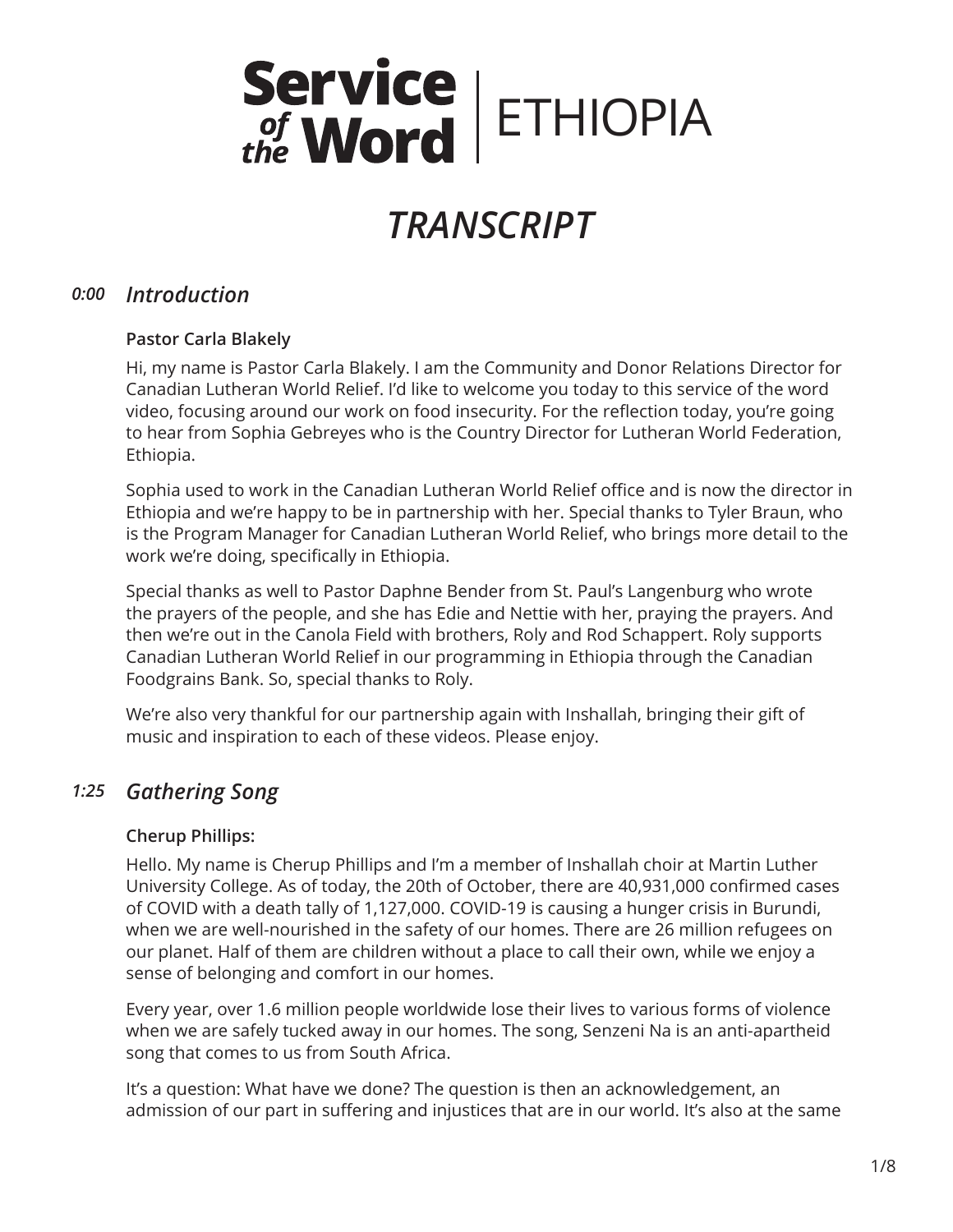time, an invocation, a prayer, to join in the struggle for peace and justice for all, and not just for a select few. Let us pray in singing.

# *Inshallah Singing 2:45*

# *Greeting 5:30*

## **Pastor Carla Blakely**

The grace of our Lord, Jesus Christ, the love of God and the communion of the Holy Spirit be with you all, and also with you.

# *Opening Prayer 5:45*

### **Pastor Carla Blakely**

Let us pray. Oh Lord of abundance, we are hungry. We are hungry for enough food for every person. We are hungry for justice that allows food to be given to everyone. You've come and told us that you are bread of life in whom we all have a share. Bring us to the table where a place is reserved for the poor and the hungry. Help our churches to become the table on earth where bread of life is shared. Oh God, feed us, bodies and souls, the hungry and the weary. In Jesus' name we pray, Amen.

# *Reflection 6:30*

### **Sophia Gebreyes:**

When Jesus heard what had happened, he withdrew by boat privately to a solitary place. Hearing this, the crowds followed him on foot from the towns. When Jesus landed and saw a large crowd, he had compassion on them, and he healed their sick.

As evening approached, the disciples came to him and said, "This is a remote place and it's already getting late. Send the crowds away so that they can go to the villages and buy themselves some food."

Jesus replied, "They do not need to go away. You give them something to eat." "We have here only five loaves of bread and two fish," they answered. "Bring them here to me," he said. And he directed the people to sit down on the grass. Taking the five loaves and the two fish and looking up to heaven, he gave thanks and broke the loaves. Then he gave them to the disciples and the disciples gave them to the people.

They all ate and were satisfied. And the disciples picked up 12 baskets full of broken pieces that were left over. The number of those who ate was about 5,000 men, besides women and children. Today's reading from Matthew's chapter 14:13-21 about feeding the 5,000 is very close to my heart and resonates loudly with me as it immediately makes me think of the collaboration between the Lutheran World Federation Ethiopia and Canadian Lutheran World Relief.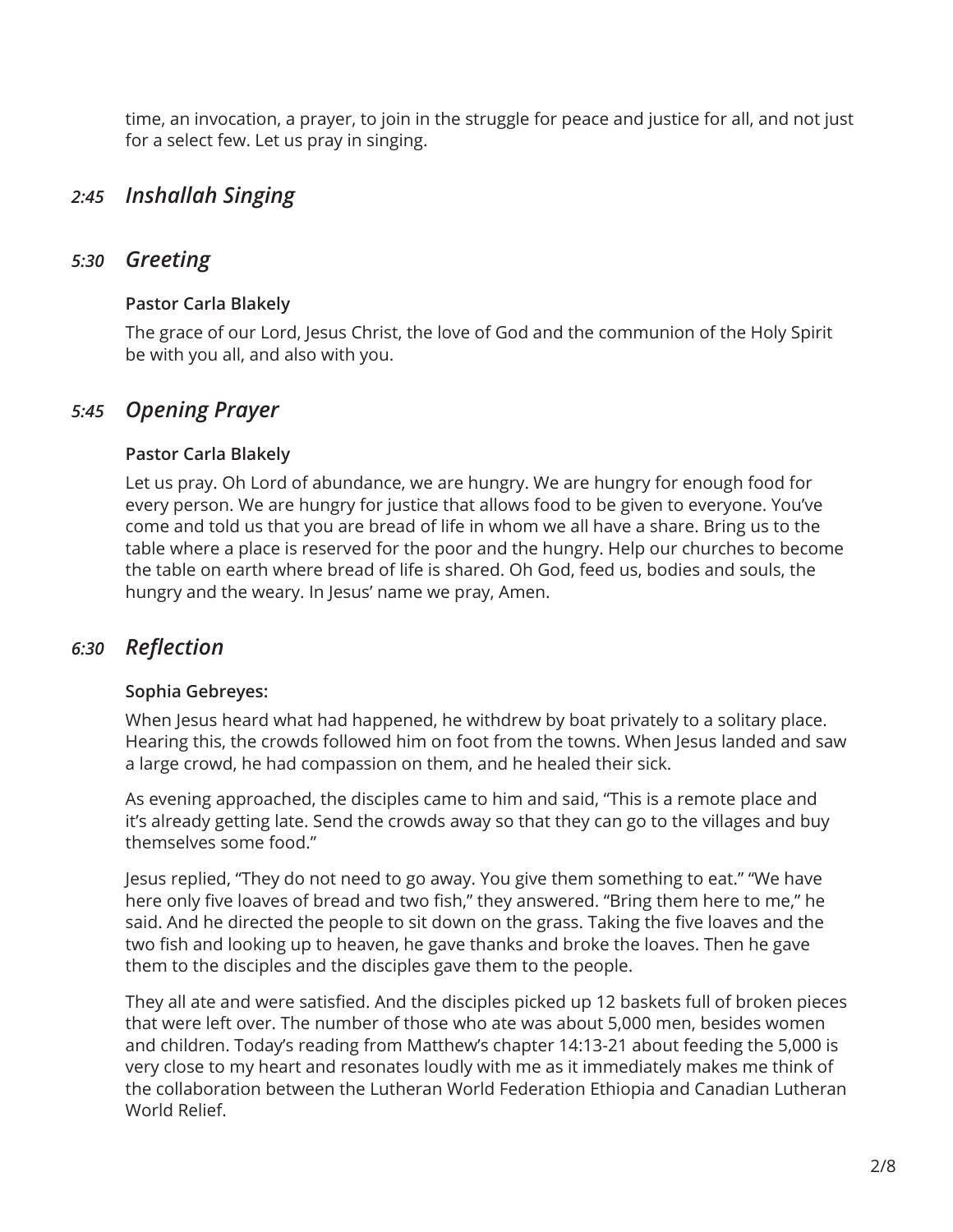You see, I cut my teeth in developing the humanitarian work with CLWR over 25 years ago, in Canada. And I'm so familiar with it up to the minute details of what goes into the feeding of the thousands, from fundraising to shipping in Canada, the customs clearing in distribution in Ethiopia.

For close to half a century, CLWR fed millions through food aid and food security projects all over the country. During the famine years of biblical proportions in the 1970s, CLWR and later in the 1980s, CLWR and Canadian Foodgrains Bank (CFGB) were present to feed multitudes with food commodities shipped from Canada all the way to Ethiopia, the gesture of solidarity from a country that is more than 12,000 kilometers away.

When I think of feeding of the 5,000, I think about the personal commitment of many Canadian farmers working off their land in the vast Canadian prairies, dedicating part of their farm land to what has become known as growing projects, the bounty of which is destined to people in far off lands.

I think of many church members contributing to ocean freight to cover costs for oceancrossing and the inland transport, and the 40-feet containers filled to the brim with food commodities. I think of may CLWR employees, including myself, issuing receipts to account for the pouring donations and working on upstream and downstream accountability.

I think of truck drivers, loaders, dock and ship workers ensuring that these precious cargos safely leave the Canadian shore to reach the destination and intended beneficiaries halfway around the world. However, the miracle of feeding the 5,000 kept on giving over and over again, CLWR and CFGB also made sure that people who received the food, also work on soil and water conservation projects, constructing small irrigation schemes and laying the ground for a better, brighter future.

The term 'food for work' was coined then and came to epitomize CLWR, CFGB and LWF Ethiopia's work for more than four decades. With solar and water conservation projects based on food for work, the workers not only fed themselves until the food commodities were depleted, but became foot secure by growing food twice a year, sometimes thrice a year, once the construction of the schemes was completed, turning food-deficit areas to food-surplus areas so much so, that shipping commodities from Canada was seized and local purchase began to be promoted to support the construction of more irrigation schemes.

This is one, if not, third proudest achievement of CLRW and CFGB in Ethiopia. Ethiopia is still a mostly rural country where agriculture represents 46.3% of the gross domestic product, 83.9% of exports, and 80% of the labor force that agriculture largely remains subsistence and rainfed agriculture and where in fact, that leaves the farmers extremely vulnerable to the precious weather, which is increasingly unpredictable and erratic.

The droughts are becoming more frequent, mainly due to El Niño and La Niña, two commonly experienced weather phenomena impacted Ethiopia that have repeatedly resulted in devastating impacts on rural livelihoods. While the two phenomenon are natural cyclical weathering events, they used to occur every eight to 10 years. They now seem to occur every other year.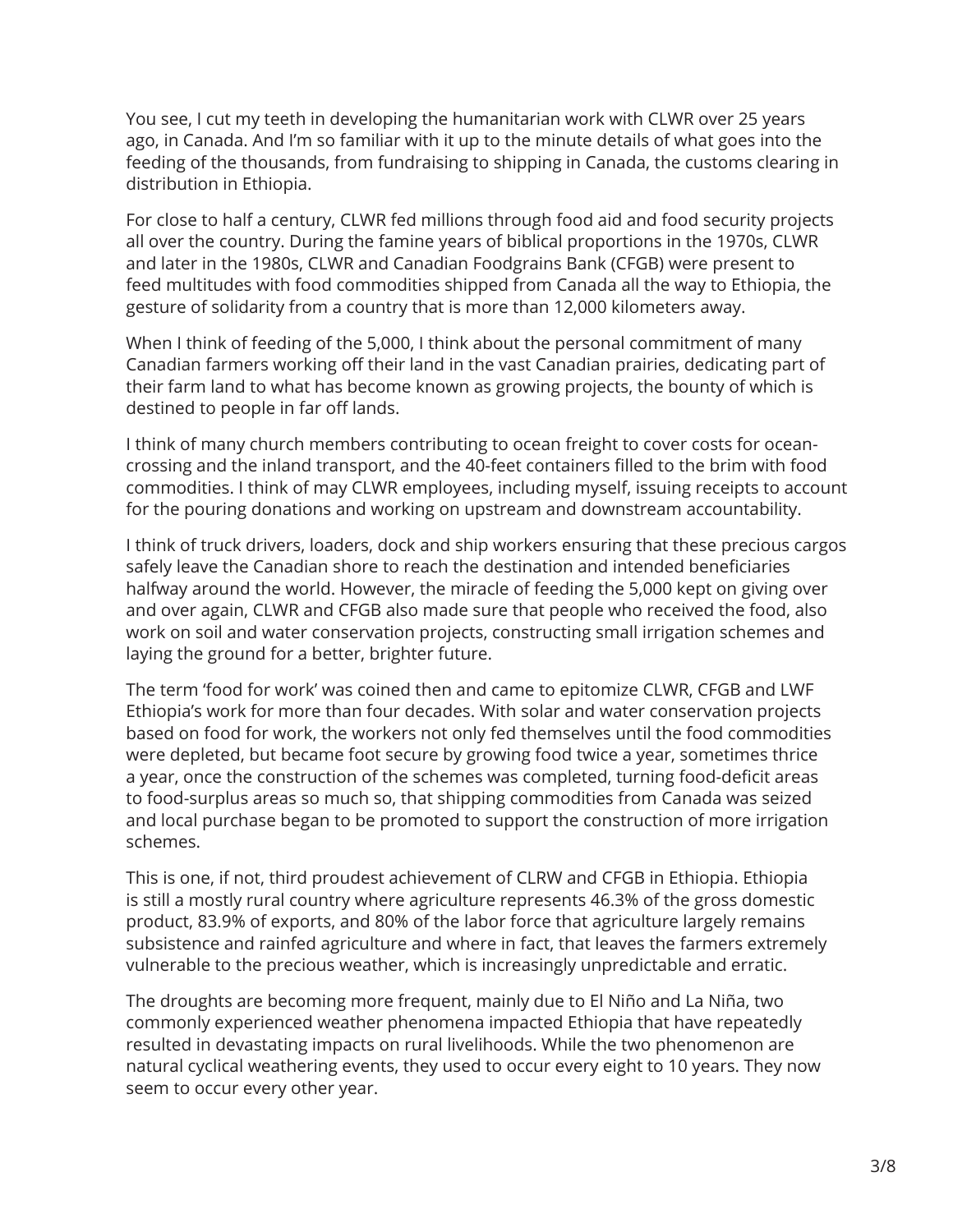In 2016, we had Super El Niño, the largest drought in half a century that hit the cereal growing Northern parts of Ethiopia, followed by La Niña and the negative Indian Ocean Dipole in 2017 that affected the Southern belt or the pastoralist region of the country, forcing over 20 million people to depend on humanitarian assistance.

This year, [inaudible 00:12:09] seasonal rains are wreaking havoc in many parts of the country. The most severe impact is the recurring nature of the disasters that does not allow enough time for people to recover and build the ever elusive resilience.

The close to 20 million people in need of humanitarian assistance this year, includes residual caseloads from droughts and floods in 2016 and '17, and widespread displacement in 2018 and '19, who kept being hit by one disaster after the next, the one more devastating than the one before.

Even in good years, Ethiopia cannot meet its large food deficit through a rainfed agriculture. Growing population pressure in the highland areas of rainfed agriculture on a rapidly declining natural resource base, has secured irrigated agriculture, a prominent position on the country's development agenda.

Ethiopia has an irrigation potential of 2.7 million hectares, but only a 130,000 hectares are currently irrigated, representing 0.05% of the total irrigation potential. That is precisely why CLWR and CFGB continue to support the construction of irrigation schemes.

Currently, they're supporting the construction of one new irrigation scheme and the rehabilitation of another in Northern Ethiopia, a region that has seen the largest share of the recurrent droughts and famines, through the support of community farmers as well as generous matching from Global Affairs, Canada, but the needs remain great. Thank you for accompanying us all these years and for leaving such an indelible footprint across Ethiopia. Thank you.

### **Tyler Braun:** *13:55*

Hello, Hi, my name is Tyler Braun. I've been a Program Manager with CLWR for the last four years or so, although, I'm here to talk to you about some of the things that we're doing to support long-term food security for small-scale farmers in Ethiopia. One of the current projects that we're supporting is called the Lasta Lalibela Food Security Project, which is being implemented through our membership in the Canadian Foodgrains Bank.

This project is an area called the North Wollo Zone. This is a zone which is considered one of the most disaster-prone areas of the country with frequent droughts, crop pests, floods, frost, hailstorms, which have repeatedly struck this area for many years. And this is becoming more and more frequent in the last couple of years. And this is a major problem as the livelihoods of most households that live in this area are subsistence farmers.

So in order to address this, we're doing this food security project and this one started in July 2018 and is targeting 690 households in three rural Kebeles — so three little towns or villages in Lasta. Specific focuses of this training is activities that focus on natural resource conservation management, reforestation of watersheds.

We're building one and rebuilding another irrigation schemes. We also looked at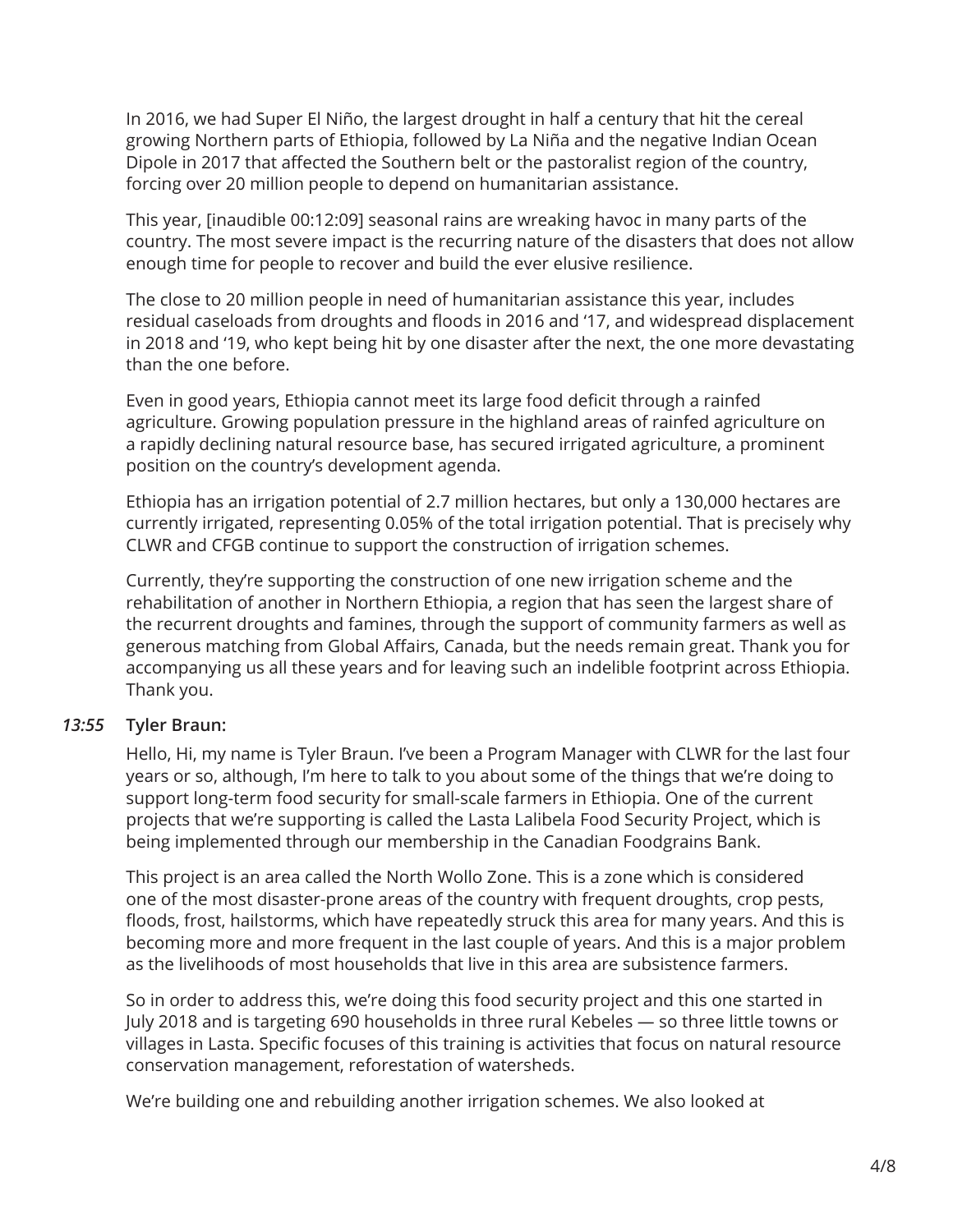community management capacity, so we're forming committees that can help manage shared communal areas. We're doing conservation, agricultural new cropping techniques. We're also working on doing trainings on increased gender equality in community and household decision-making.

So there's a lot of things going on in this project, but one of the things I want to talk specifically about is our work on watersheds and how that interacts with our work with the irrigation schemes, because some of the things we are doing with watersheds is really, really neat.

And it's not always a focus of what we talk about in these projects, but I think it's quite cool what's happening. So for those who are not familiar, the watershed area, it's a sloped area, sometimes hills on three sides and it creates a bit of a basin. So, when rain comes, all the water flows out on all the sides into one common location.

And in these areas, this is where farmers have typically practiced traditional irrigation. So they've created traditional irrigation schemes, we call them. They'll pile rocks or use wood beams or bags of sand, which slows the water flow and then allows them to divert it towards their plots of land where they're growing, to irrigate them with water that's at a more controlled flow and they can also control the water a little bit more because it holds it until they need it, and then they can release the water.

The problem with these traditional irrigation schemes is that they break frequently. When water flows down really fast, it knocks away the rocks and breaks the bags, and breaks the wood logs. So then people are frequently having to repair them. If water breaks through, it can flood certain pieces of land and other spaces of land won't get any irrigation, which could mean the loss of crops for that season.

Now, the other issue is in the watersheds themselves, these basin areas that are above the irrigation scheme. A lot of issues are going on. We're having more heavy rainfall, which is putting more pressure on these areas and also uncontrolled grazing or animals, which is eating up the vegetation.

And the combination of this is when the water flows, it is stripping the soil down with it, away from this watershed with it, which means that nothing can grow there. It also means increased erosion. It also means that as there's more erosion, less natural streams are forming as there's not as much water in the soil, which in the end, means less water access for farming.

So what we're doing here, which is really simple, but really, really effective, is planting trees and building things called stone buttons and cement buttons and different types of these interventions along the watershed area. So we plant trees and the root systems solidify the soil a little bit more, and the rock buns also do this.

Rock buns are the rocks that are in basically little wire mesh cages that are placed in strategic locations along the watershed. So when you get rain, the water can come through these rocks, or they flow around the trees, but they keep the soil intact and let all the water flow down through the irrigation scheme used. The biodiversity of the watershed area itself is not getting destroyed.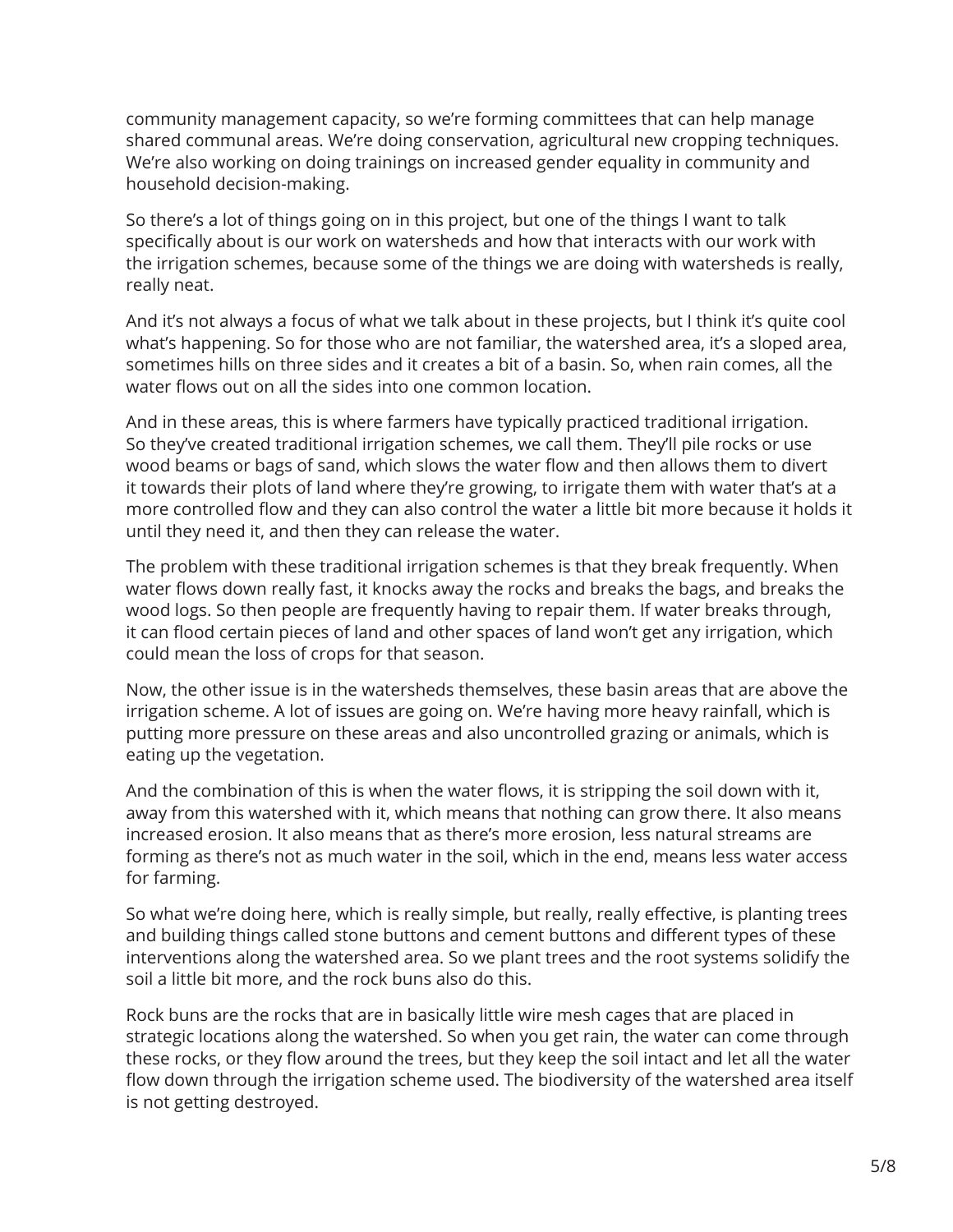So then at the bottom of these, this is where we're building our irrigation schemes. One of the ones that we're building, is going to reduce the area that can be irrigated up to 40 hectares from the current 20 hectares.

So this current one, it's still only in its third year of three years. We just started the third year now. And the watershed work is this thing that's the most visibly impactful on the farmers. The irrigation agriculture, this is going to take a bit more time to see the benefits, but within these watershed areas, we're seeing a lot of really cool positive impacts.

Because the soils are being stripped away, we're seeing more forage, growing natural forage for livestock. Community members are reporting substantially increased groundwater levels, which is evidenced by a number of permanent springs developing. And this is because we're not seeing as much erosion in the water staying in the soil as opposed to just flowing all the way away.

Because we're seeing some of these more immediate impacts, and these really cool natural impacts, people are getting really excited about this. In a project that we just completed two years ago, one the project participants, he noted that before CLWR and [LDBF 00:20:54] had done this work on the watersheds, they just kept on seeing the soil walk away from their land.

Now, they've seen that through these relatively simple techniques such as just planting trees in the watershed area, they've learned that erosion can be controlled and they can also contribute to increasing groundwater levels.

Through these projects, we always create committees that'll manage the watersheds, that will manage the irrigation schemes that we've built. Community members have told us that they're seeing increased availability and diversity of vegetation on land that wasn't there a year or two ago. As you see more vegetation growing, they can fatten livestock for more, which can then be sold, which increases both income and food. They've also reported the return of wild animals to the area, which can be hunted for food as well, which is very beneficial for the area.

In one area, they said they used to have one seasonal spring, but after our work on the watershed area, they now have three permanent streams in the area. And they're seeing all sorts of other things too, the return of wild bees as the area becomes more diverse and vegetation and things, or flowers that the bees want to come to.

And these visible changes have made the community extremely excited about the impacts of this project now, and also the potential impacts for the future as the irrigation schemes become more and more functional, that are below these watersheds. So it's really exciting to see some of this work. And this is work that all of this work is being done by community members, so there's a real ownership.

And it's just exciting to see what's happened now and what will happen in the future, so that's what I wanted to talk about now. And I just hope you maybe learned a little bit about the watersheds. I know I was very excited to begin to understand how these things all work and some of the cool things we're doing there with these relatively simple interventions. Thanks for listening.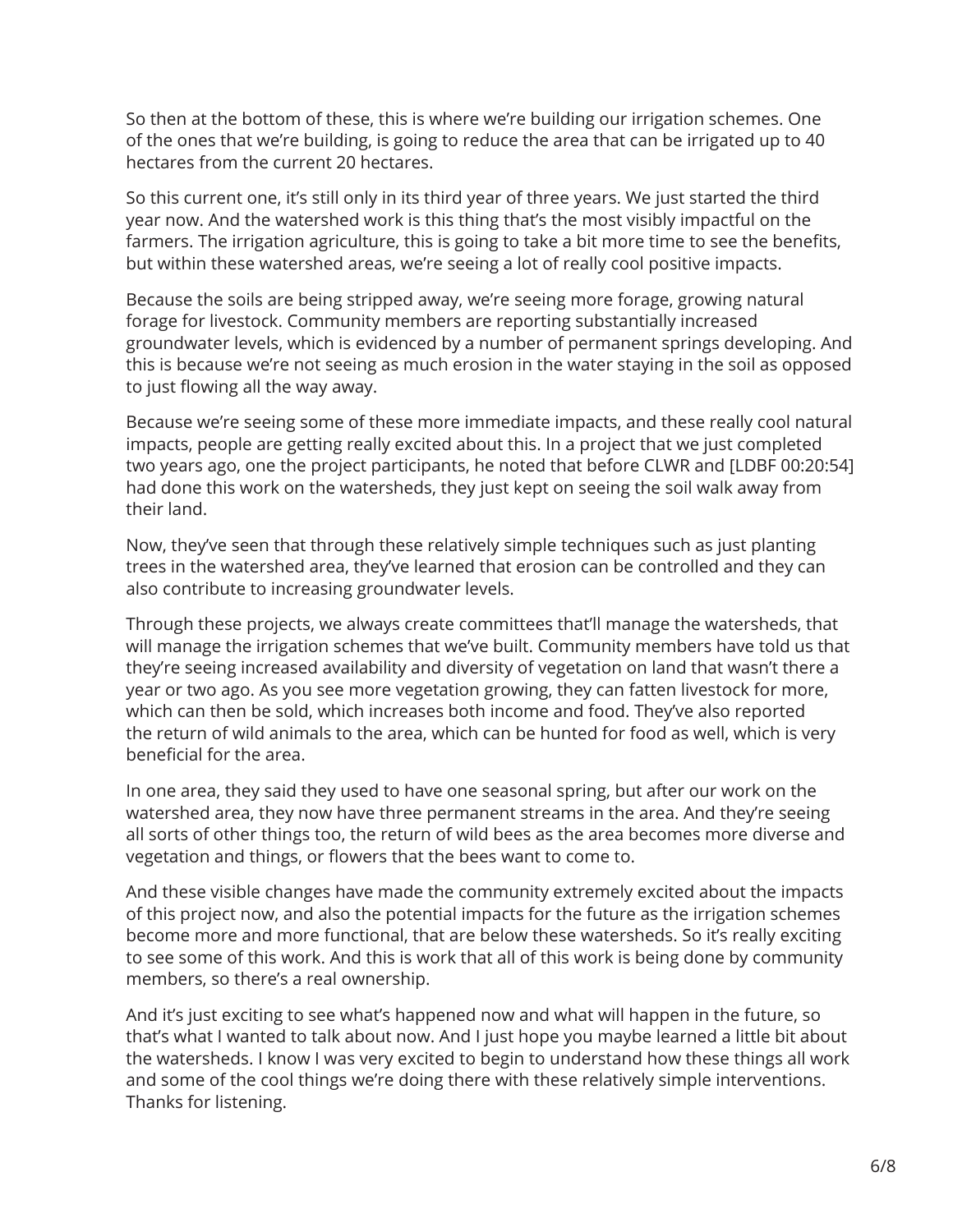### *Prayers of the People 23:00*

### **Pastor Daphne Bender:**

We gather together our prayers for the church and the world, responding after each petition, Lord in your mercy, hear our prayer.

### **Nettie Wileman:** *23:15*

You prepare a table before us, oh God, that has more than enough for all your creation. Yet when we look at the table, we see how some have too much and others have too little. Forgive us when we are content with the uneven distribution of your gifts of food. Open our hands to share from our abundance. Lord, in your mercy

### **Roly Schappert:** *23:45*

God, you create land and rivers with the intent to sustain the creatures that reside upon them and within them. Forgive us when we misuse and abuse the natural resources you provide. Encourage us to seek sustainable practices when using Earth's gifts. Lord, have mercy.

### **Edie Lowenberger:** *24:05*

Creator, we pray for partnerships between Lutheran World Federation and Canadian Lutheran World Relief. We pray for Ethiopian country director, Sophia Gebreyes, and the work in Ethiopia. We give thanks for water channels to bring the life-giving water to small-scale farmers, so growing food is possible. Lord, in your mercy.

### **Pastor Daphne Bender:** *24:30*

God, we give thanks for the Canadian Foodgrains Bank and for producers like Roly, who so generous give to alleviate hunger in this world. Lord, in your mercy.

### **Nettie Wileman:** *24:48*

Lord, you require that we do justice and walk humbly with you. Wipe away corruption and greed that interfere with producing and accessing food. Show us how to write the injustices and encourage humility before you. Lord, in your mercy.

### **Edie Lowenberger:** *25:10*

We pray that you give us our daily bread, oh God, yet we overlook our calling to see that all humans receive their daily bread. Where food is scarce or supply is unpredictable, reveal to us ways to make food abundant and predictable. Lord, in your mercy.

### **Rod Schappert:** *25:30*

God, you love all human beings and have commanded us to love each other as you love us. Help us show your love to those who are hungry, suffering from drought, and searching for shelter and substance. Keep their needs in our hearts and our minds always. Lord, have mercy.

### **Pastor Daphne Bender:** *25:55*

Into your hands gracious God, we commend all for whom we pray, trusting in your mercy through your son, Jesus Christ our Lord. Amen.